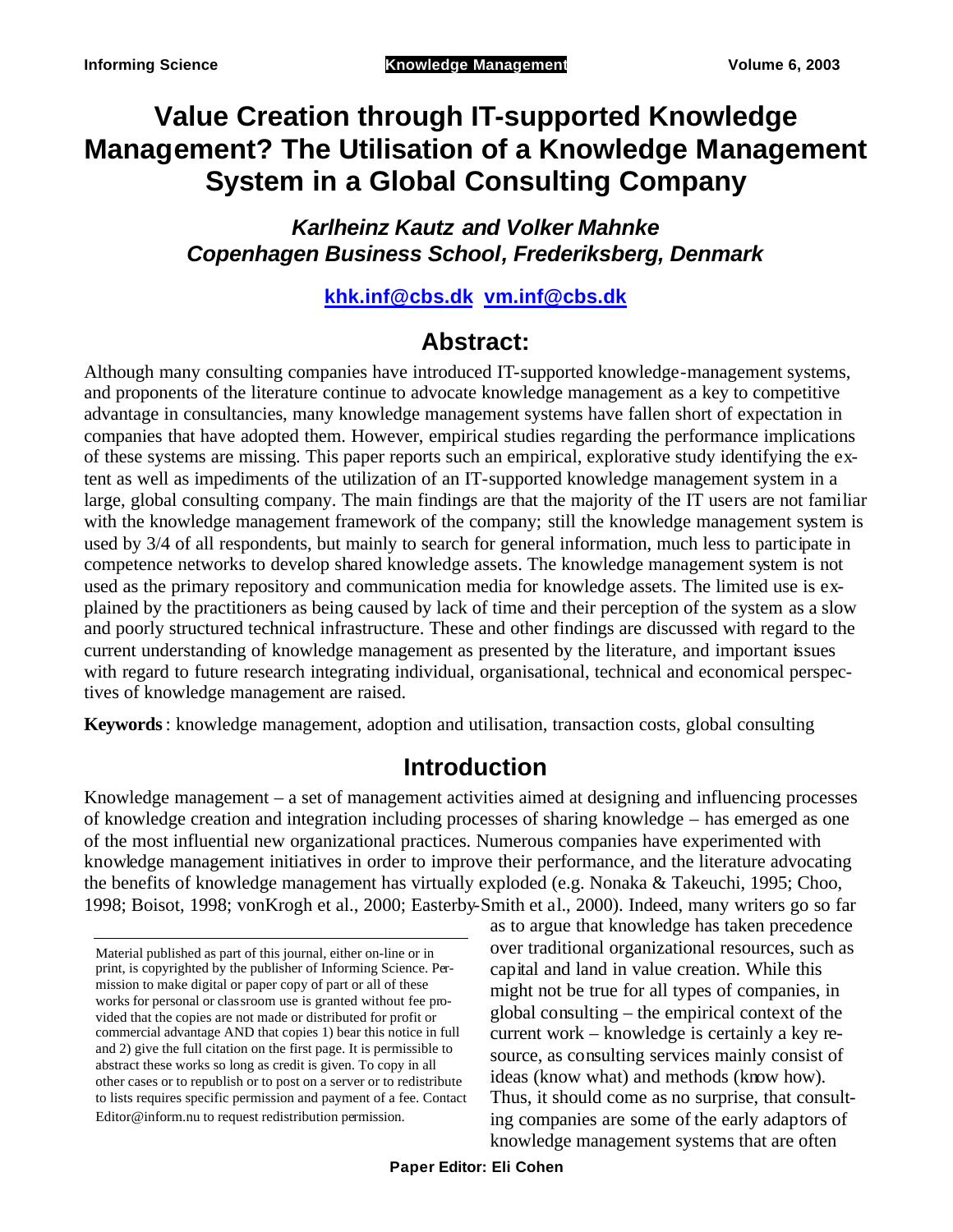supported by IT solutions.

Despite numerous claims in the popular literature, empirical evidence with regards to the performance implications of knowledge management systems remains sparse and inconclusive. With few exceptions (Hansen, 1999; Gupta & Govindarajan, 2000; Szulanski, 2000), evidence is based on qualitative case studies (see, for example, Hansen et al., 1999; Brown & Duguid, 2000; Huysman, 2000; Kautz & Thaysen, 2001) and remains focused on identifying enabling factors for sub-processes of knowledge management systems. The implications for value creation through knowledge management in general, and IT-supported knowledge management systems in particular, however, remain claimed rather than empirically corroborated.

The lack of empirically grounded – theoretical - guidance for managerial practice is the more regrettable the more one realises that, after first attempts to implement IT-supported knowledge management systems, many managers seem to be disappointed with the effectiveness of knowledge management as a managerial instrument to achieve competitive advantage. In a recent study by Rigby (2001), over 214 executives from different North American and European companies evaluated the effectiveness of 25 top management tools. On a scale from 1 (highly dissatisfied) to 5 (highly satisfied), knowledge management ranks 25<sup>th</sup>. Clearly, knowledge management today is less favourably regarded than in the past. Part of the reason, as we will argue and empirically demonstrate below, is that companies have invested heavily in IT technology to support knowledge management initiatives but, simultaneously, have neglected important issues of transaction costs relating to people's interest and cognition as well as to the transaction infrastructure that impede effective knowledge management systems' utilization. Our explorative empirical study reveals that the majority of users of an IT-supported knowledge management system in a large consultancy are not familiar with the firm's knowledge management framework, lack clear incentives to do so, and face high transaction costs related to the system's infrastructure. Still the knowledge management system is used by 3/4 of all respondents, but mainly to search for general information, much less to participate in competence networks to develop shared knowledge assets. The knowledge management system is not used as the primary repository and communication media for knowledge assets. Based on our explorative study, we argue that adoption of IT-supported knowledge management system requires both attention to people and information technology.

While the relative emphasis on either people or information technology in the design of knowledge management systems may depend on alternative types of potential economies available to the company (Hansen et al., 1999), we suggest that systematic attention to important transaction costs relating to knowledge codification and sharing, to incentives of system users, and the organizational and technical transaction-infrastructure is crucial to conceptualize value creation theoretically and guide managers and employees during the adoption and utilization of IT-supported knowledge management systems.

The remainder of the paper proceeds as follows: Section two outlines recent theoretical arguments on value creation through IT-supported knowledge management systems. Section three describes the research context and approach to the case organization under investigation, and section four presents the results of the explorative empirical study of an IT-supported knowledge management system in a large, global consulting company. These results are discussed in section five, and conclusions are drawn and further research questions raised in section six.

# **The Current Literature: IT-supported Knowledge Management in Consulting Companies**

If the purpose of consulting companies is to generate value from accessing (Haanes, 1997), creating (Nonaka, 1994), replicating (Kogut & Zander, 1992, 1995), integrating (Grant, 1996; Prahalad & Conner, 1996), leveraging (Prahalad & Hamel, 1994) and commercializing idiosyncratic knowledge, ITsupported knowledge management systems may be expected to contribute to competitive advantage. In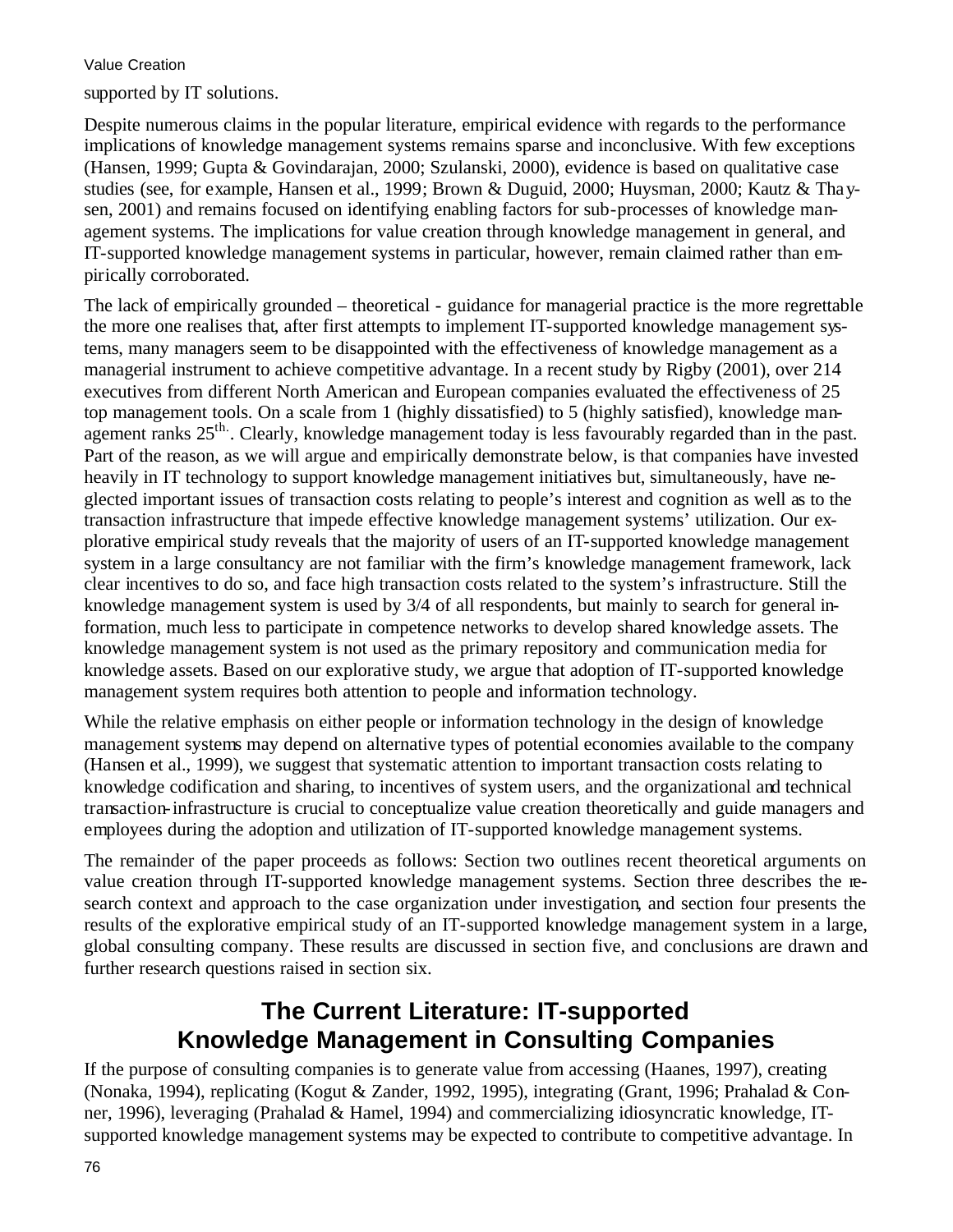particular, above average returns accrue to companies to the extent that (1) the use of idiosyncratic knowledge in product-market strategies yields a superior resource position (Wernerfelt, 1984), (2) this position is temporarily non-imitable (Lippman & Rumelt, 1982; Rumelt, 1984; Peteraf, 1993), (3) underlying resources are hard to substitute (Barney, 1991), and (4) the resulting value is appropriable by the company (Grant, 1996). In contrast to resources, which can be easily traded and are widely accessible through markets, idiosyncratic and scarce knowledge qualifies as a strategically significant resource (Winter, 1987) that a company may seek to leverage and develop with the help of an IT-supported knowledge management system (Alavi & Leidner, 1999).

Recently, many authors have argued that IT-supported knowledge management systems are an important value-adding component of knowledge management initiatives (e.g. vonKrogh et al., 2000; Davenport & Prusak, 1998). For example, IT-supported knowledge management systems foster the systematic identification of de-central knowledge and expertise, encourage converting knowledge into manifest forms (e.g. explicit knowledge), and make information accessible to others in the firm for local use in terms of knowledge re-use and as input for knowledge-development. Thus, IT-supported knowledge management systems may ease the integration of dispersed knowledge (Grant, 1996), speed up the replication of best practices across time and place (Nelson & Winter, 1982), avoid double invention, facilitate leveraging across uses and users (Quinn, 1992; Quinn et al. 1996) to achieve economies of scale and scope, contribute to the co-location of knowledge and tasks (Jensen & Meckling, 1992), and reduce costs of searching and transforming available knowledge for local use (Hedlund, 1994). If so, they can contribute to the competitive advantage of a consultancy, for example, through process improvements and service differentiation (Leonard-Barton, 1995).

While potential benefits of IT-supported knowledge management systems have been addressed theoretically in the literature less is known about how these can be realized in practice. Some authors suggest (e.g. Cook & Yanow, 1993) that knowledge maybe in part a codifiable commodity, which can be stored and accessed in databases. In this view IT-supported knowledge management systems act as organizational memory that exceeds individual cognitive constraints. IT-supported knowledge management systems can aid individual cognitive processes of memorizing and organizing information. Others suggest, when knowledge remains a personal property, then the idea of mere cognitive, de-contextualized acquisition of knowledge is inadequate in a context where people act together to develop new knowledge (Lave, 1993; Elkjær, 1999). Nonaka (1994) argued earlier that tacit knowledge cannot simply be considered as information as it is re-created and re-constituted through interactive, continuous social networking activity - an activity that is performed through participation in, what Brown & Duguid (1991) call, communities-of-practice. Nonetheless, it can be argued that IT-supported knowledge management systems can create a forum and context that fosters knowledge creation (vonKrogh et al., 2000; Boland & Tenkasi, 1995). Kautz & Thaysen (2001) put forward that the distinction of different types of knowledge, as well as of individual cognitive knowledge processes as opposed to collective knowledge processes, that take place in communities-of-practice makes sense for analytical reasons, but that the two approaches are closely intertwined and supplement each other. In line with this argument and integrating both arguments, Hansen et al. (1999) propose two overall strategies for the design of knowledge management systems. The so-called codification strategy relies on carefully structured databases and should be applied in a context where a company provides standardised, mature products and services, which can be described in written documents and stored in databases. The other strategy, called personalisation strategy, where technology is only used to mediate communication, should be applied where customised, innovative products and services are provided based on personal collaboration.

When companies seek to exploit potential economies of IT-supported knowledge management systems not only the potential benefits as discussed in the current literature need to be understood, but also investments and costs of IT supported knowledge management systems should be considered. However, the theoretical arguments on value creation through IT supported knowledge management as presented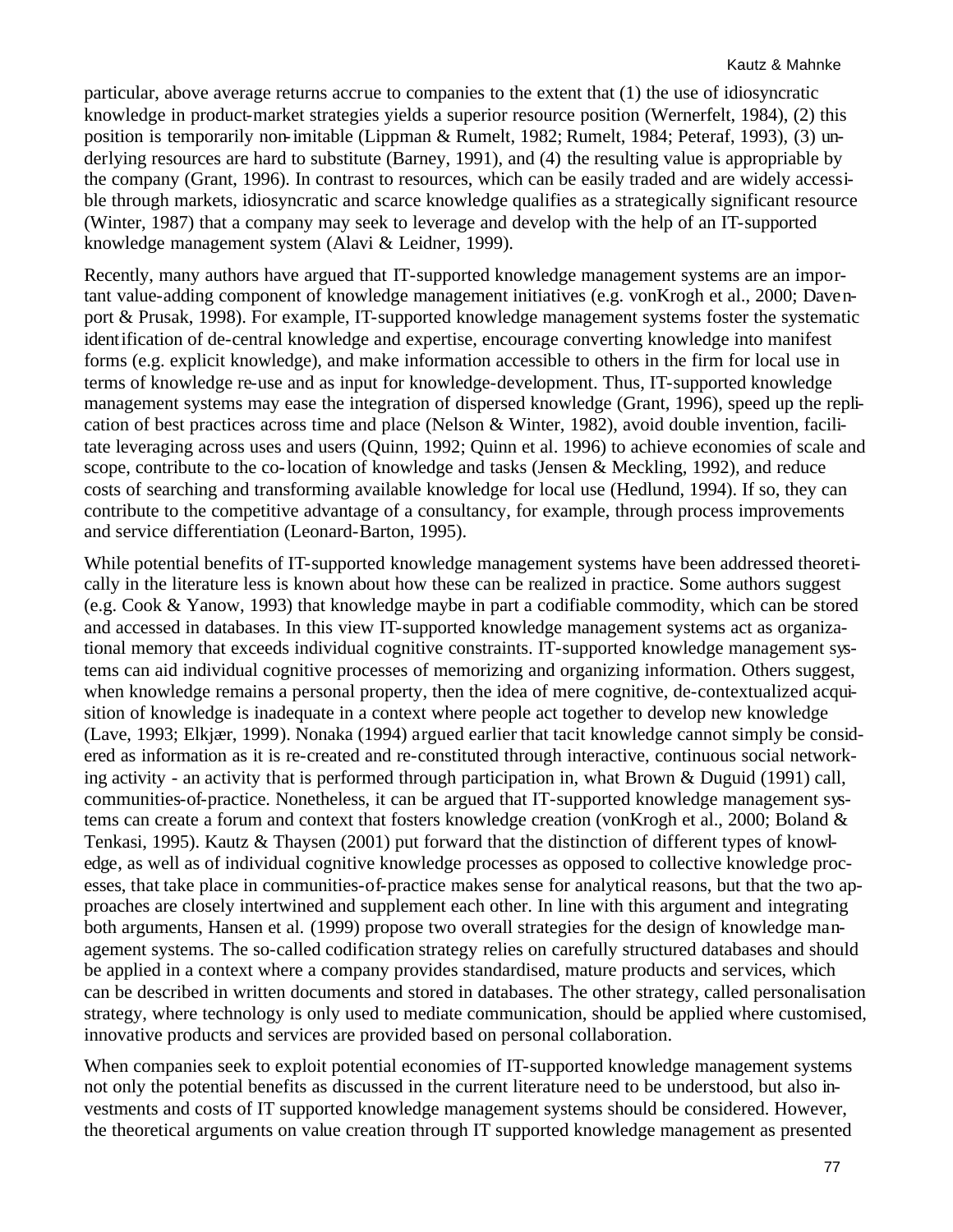in existing research fail to systematically account for transaction costs of such systems. Only a few authors and studies advocate the significance of the transaction costs of (1) codifying knowledge (see for example Nelson & Winter, 1982) (2) sharing – contributing, gathering, searching, assessing – knowledge (Hedlund, 1994; Mahnke, 1999) (3) the incentives for codification and sharing knowledge (Harper, 1997) and (4) setting up an organisational and technical infrastructure (EIU, 2000).

However, due to the lack of a comprehensive conceptualisation of knowledge management, including a transaction cost based economical perspective and lack of suitable data, empirical studies regarding the performance implications of the different approaches to the design and use of IT-supported knowledge management systems are missing. The research presented here provides such an empirical, explorative study identifying the degree and extent as well as impediments of the utilization of an IT-supported knowledge management system in a global consulting company and can be considered as a first step towards an integrative framework for understanding knowledge management from both a individual, organisational, technical and economical perspective.

# **The Research Context and Research Approach for the Empirical Analysis**

## *The Research Context*

The case organisation is one of the world's largest IT service providers with more than 100,000 employees in more than a 100 countries. The company distinguishes a number of business areas, which are formally organised in a number of departments. Each employee is assigned to one business area and one department, and work is performed in projects. Staff performance is measured with respect to chargeable customer project time. Business areas reach across formal department boundaries and the company has about 60 so-called knowledge networks, which organise employees within a business area in special interest groups. The organisation has- based on industry's best practice and interviews and workshops with its own consultants - developed a framework to deal with knowledge in the organisation. This intiative started in 1995 in one country. Knowledge is regarded as an asset and as intellectual capital. It is seen as a prerequisite for achieving customer satisfaction and profit. Knowledge management aims at creating and structuring knowledge assets. This is believed to enable creation, sharing of locally dispersed knowledge and to (re-)use it to ultimately deliver value to customers and stakeholders. As one manager puts it, "*To serve our customers well, we need people to look beyond their immediate project and tasks to recognize that they are part of a wealth of knowledge production efforts in a global consultancy – our knowledge management framework is designed to further this recognition."*

The framework is based on the company's official value system that promotes sharing as part of good corporate citizen behaviour. It also relates to the company's approach to maintain staff commitment through measurable performance goals, complemented with an economical incentive scheme. The company stresses knowledge management support when it comes to the introduction of new procedures and tools; as a manager explains, "*Our knowledge management framework seeks to support the consultant's project work and individual development through making technological solution themes and guidelines available, helps to locate experts and projects, and supports learning from, for example, sales experiences of others – we seek to co-locate knowledge to the point of action."* At the kernel of the framework are several IT-supported knowledge networks. These evolve around knowledge themes, such as 'reducing selling and delivery cycle time,' 'emergent technological opportunities,' 'sales enhancement,' and 'employee satisfaction.' Knowledge networks also seek to capture topic specific knowledge about up-todate issues, like e-business, IT security, and ERP systems, or about timele ss subjects, like project management and organisational change. Each of these networks organises between 100 and 2000 employees. Until the end of 1999 a third of all employees were officially registered as members of the overall knowledge management system.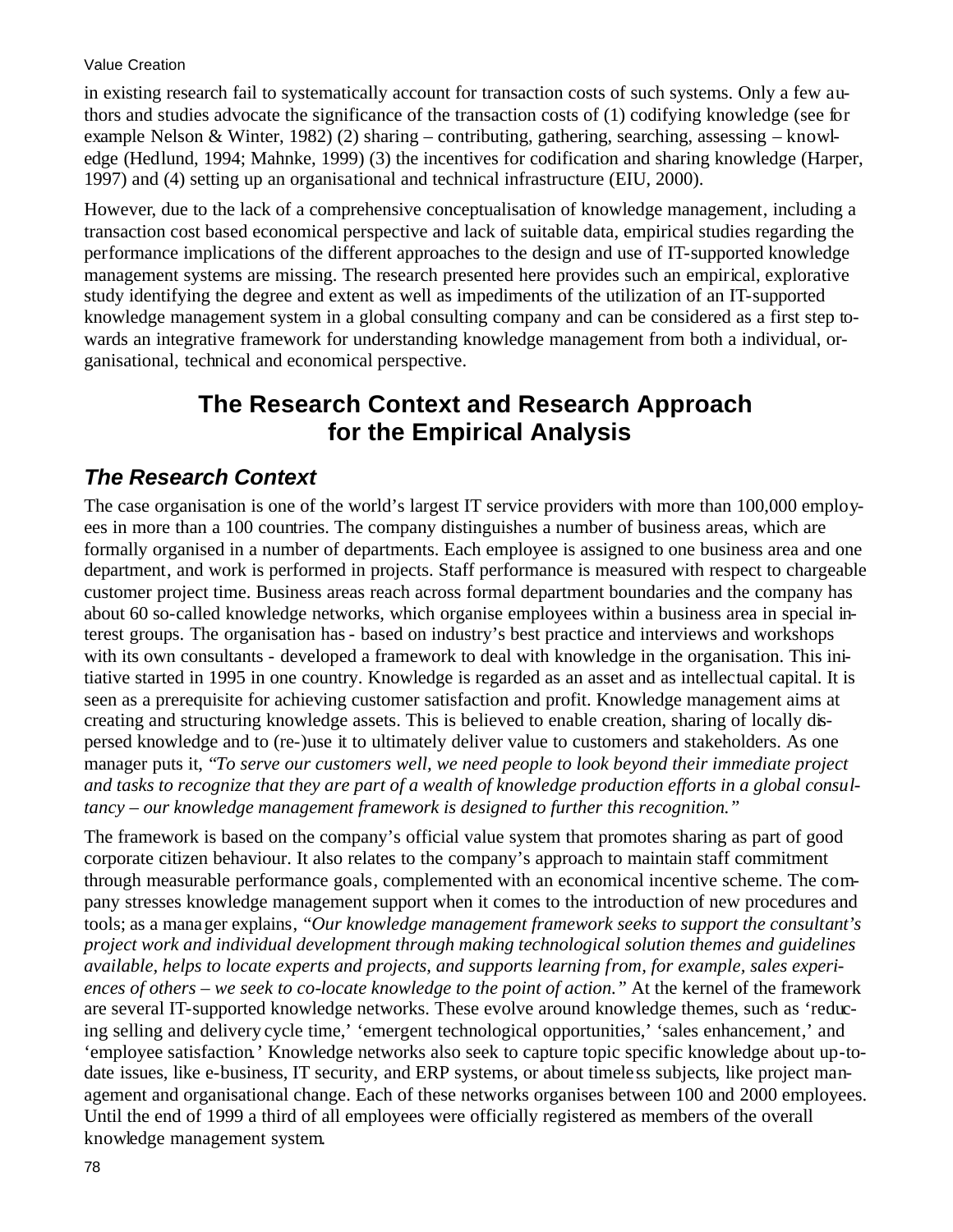No figures concerning the expenditures for the original knowledge management infrastructure were made available by the organisation. Recent studies (EIU, 2000) however report that the costs for establishing IT-supported knowledge management involving more than 500 employees, depending on the project's scope, may range between \$200,000 and \$10,000,000. Although it is hardly possible to draw any solid conclusions from such numbers, the company must have invested a significant amount of money in the building of the infrastructure. The company employed over 300 professionals to implement its original knowledge management system. Many of these were concerned with helping project teams to initially codify and classify relevant knowledge and to select and package it in suitable form for access by potential users.

### **Legitimisation of knowledge content in networks**

Although the knowledge networks are considered informal, they are institutionalised in a fairly formal way. Each network, as well as each area of general competence, has a formal, usually part-time and in a few exceptions full time, employed leader, a routing secretary transferring submitted knowledge contributions to the respective topic experts, and a steering board of up to 20 practitioners, the so-called topic experts. They decide whether and in what form submitted knowledge is made accessible to all other network members. In addition, a network distinguishes between two groups, the so-called educated practitioners and the usual practitioners who have different access rights to the available material. Their role is to provide, comment and use the knowledge at their disposal. However, a consultant critically remarked, *"While all members of the knowledge network can access all knowledge content not all seem welcome to contribute to it."*

The knowledge management process is organised in five distinct and one overall embedded activities. In activity one, knowledge is captured or procured; then it is rated and esteemed. If approved it is edited, formatted, categorised and structured. In activity four it is then published and, finally, it is used. The overall surrounding process deals with the continuous further development of the framework and the contents of the knowledge bases. All these activities are in principal supported by all employees through their contribution of new knowledge, as well as their feedback and comments concerning existing knowledge. However, although they are to be performed by different groups of employees, the members of the steering board largely execute the activities.

### **IT-support of the knowledge management framework**

Technically the knowledge management framework is supported by a web-based information system, which itself is based on a well-known groupware platform and database system. Here all submitted and approved knowledge is stored and accessible in the form of documents in databases - one database is defined per knowledge network, and the usual groupware applications, such as email, discussion fora, chat rooms, and calendar functions, are provided in addition. All documents are classified according to their topic and a typification scheme, which distinguishes, for example, method descriptions, document templates, practical tips, marketing material, and biding components. They are, of course, searchable according to a number of criteria.

The knowledge management framework and its IT support are geared towards the organisation's model for performing customer projects. This model consists of five phases: Phase one consists of marketing activities where knowledge utilisation in form of company presentations can and should take place, and where in phase five, the project closure, knowledge - in the rhetoric of the company - should be harvested and submitted to the knowledge management system. The other phases are concerned with carrying out the actual project, and, again, the knowledge available in the knowledge management system should be used here.

In the following the research approach applied in the study is presented, and then a closer look is taken at how in particular the IT support of the knowledge management system is used.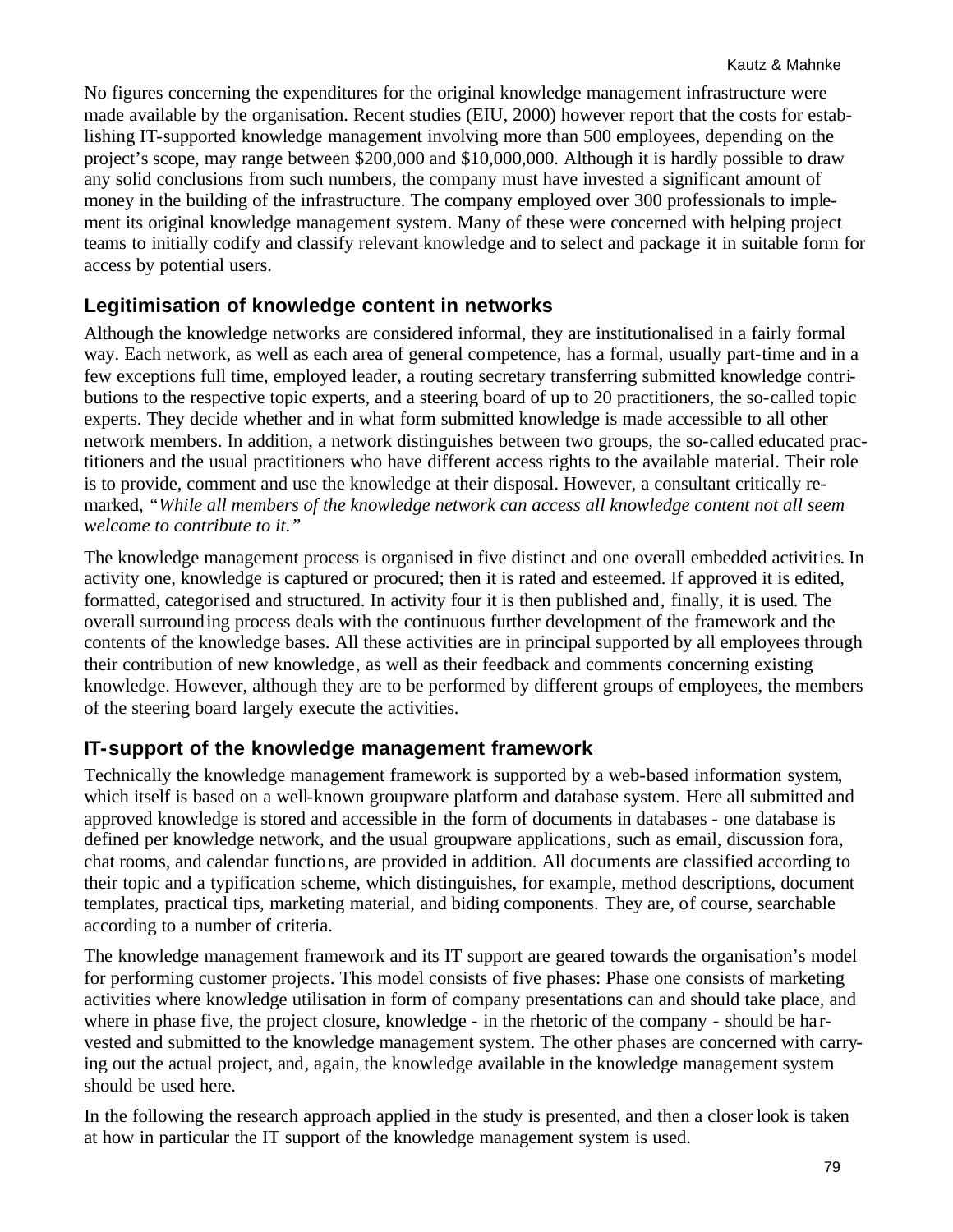# *The Research Approach*

The case analysis proceeds based on both qualitative interview and survey data among user groups. We conducted a number of formal and informal interviews and studied company documents concerning its policy towards knowledge management. We also gained access to data concerning the utilisation of the databases underlying the IT support for knowledge management. The main emphasis was on collecting quantitative data with regard to the usage of the company wide web-based IT components. For this purpose a survey instrument with 35 questions and about 200 attributes was developed. Most of the que stions contained multiple-choice type answers, a few also allowing for qualitative statements. The questionnaire contained several distinct parts to collect personal data about the respondents, their general use of technology, their attitude towards the company's knowledge framework and their usage, or nonusage, of the company's IT support explicitly dedicated towards knowledge management. The questionnaire was piloted twice and, in the company's technology friendly environment, distributed via a webbased solution. As the study was of an explorative and analytical character, no hypotheses were formulated and tested, nor were any sophisticated statistical tests run.

A specific problem in a population of over 100,000 members was the identification of a representative sample. We had access to the data documenting the total create, read, update and delete activities in the 60 databases that administer the documents for the KMS for a period of four months in the beginning of the year 2000. An investigation of a sample of 10% of the company's employees had shown that 44% of these were content as opposed to 16% who were not content with the IT support for knowledge management. The rest were neither particularly satisfied nor especially dissatisfied. On this overall positive background the research objective was to get an impression of the actual utilisation, and we decided to collect data from a top user and one average user group out of the absolute top 15 networks and to contrast these when significant. With the help of the following four criteria: (1) number of documents in the knowledge network database, (2) number of submitted documents to the knowledge network database, (3) number of opened documents and (4) number of practitioners in relation to number of opened documents, we identified a top group -i.e. the group which according to all four criteria was among the top three user groups. To give the reader an impression, concerning criteria (1) the chosen group had about 950 documents in its base as compared to 2800 of the absolute top group, (2) there had been 115 submissions as compared to a top 340, with regard to criteria, (3) the chosen group represented the absolute top with 19,000 opened documents, and, with regard to criteria, (4) the group had 14 opened documents on average per member as opposed to 15 for the absolute top. For the average user group all numbers where naturally lower.

The top user group consisted of approximately 1400 practitioners. Thus, we decided to address only those who had at least opened 10 documents during the period of investigation. This left us with 304 employees who received the questionnaire. Finally, with regard to the average group, we left it to the regional managers in the Northern European countries to spread the questionnaire, which lead to the distribution of a further 229 questionnaires.

We received 125 (ca. 23% response rate) usable answers of which 62 came from the top group and 63 from the average group. In the top group the distribution was approximately half from Europe (plus one from South Africa), 40% from the Americas, and the rest from the Asia-Pacific area. For the average group all answers were, of course, from Northern Europe. As we could not find any significant differences between the members of the top and the average group, nor with regard to the different geographic areas, these are as a rule not considered in the following presentation of the results. However, some tables showing the survey results for both groups have been included to illustrate their slightly different positions.

An oddity with regard to the two groups was uncovered through a control question that showed that only 58% who, according to the database data, had at least 10 documents opened in the investigated period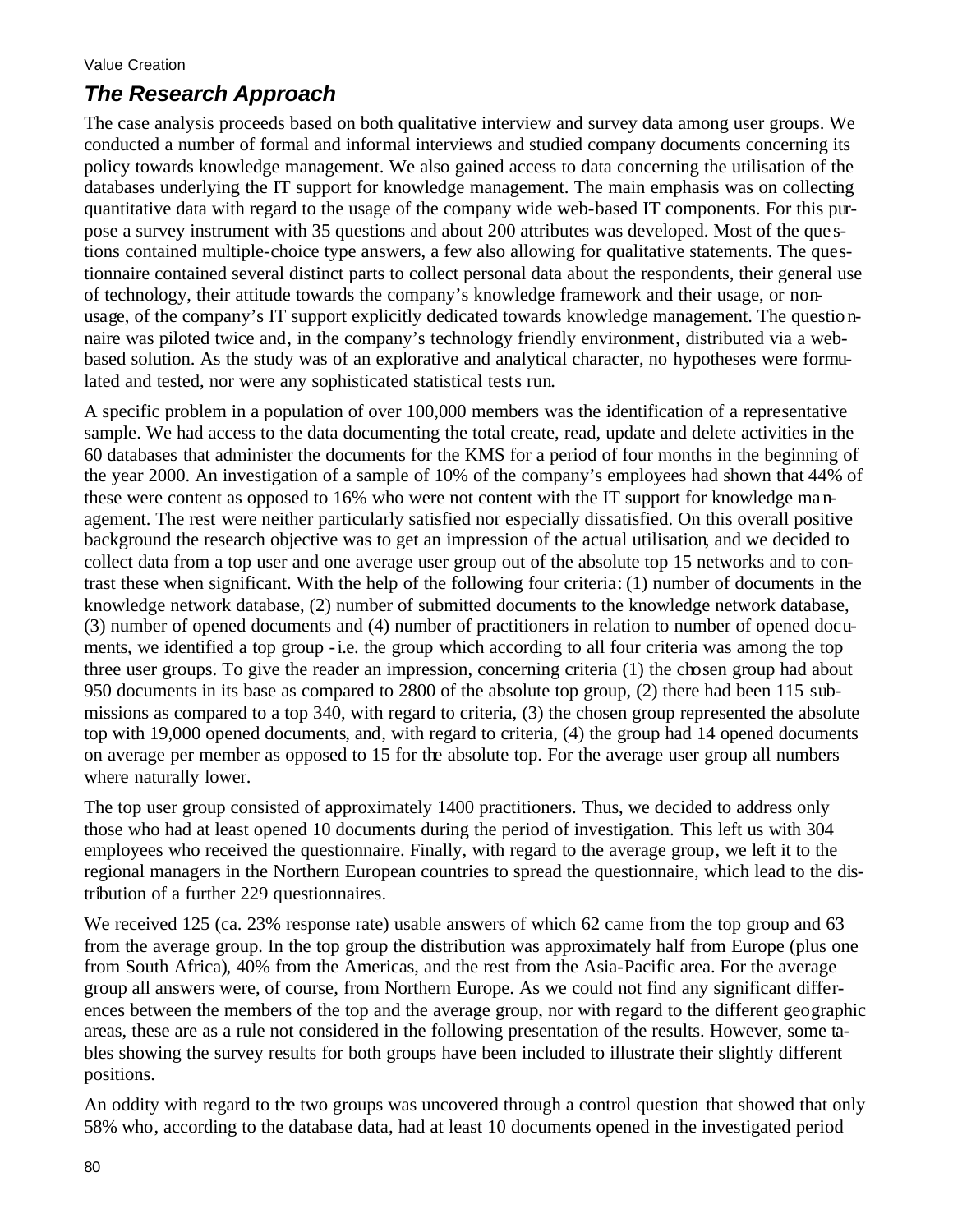considered themselves as members of this knowledge network, whereas 28% of the average group, representing formally a different network, also considered themselves as members of the network that represented the top user group. This indicates a discrepancy between the company's official concept of (membership in) an informal network and the employees' understanding of the concept of knowledge network. We will take up this finding later again.

# **Results: Knowledge Management in the Global Consulting Company**

In total, 72% of all respondents believe that well up to 50% of the organisation's knowledge can be codified in written documents. The precise distribution is as follows: 24% believe that up to 20% of all knowledge can be codified, 22% think that up to 40% can be codified, and 26% say that 50% can be codified.

|                                       | All      | All               | Top group | Top group | Average group  | Average group |
|---------------------------------------|----------|-------------------|-----------|-----------|----------------|---------------|
|                                       | abs. no. | $\%$              | abs. no.  | $\%$      | abs. no.       | $\frac{0}{0}$ |
| Talk/discuss with<br>colleagues       | 100      | 80%               | 48        | 77%       | 52             | 83%           |
| Search KMS data-<br>bases             | 90       | 72%               | 55        | 89%       | 35             | 56%           |
| Search Internet                       | 88       | 70%               | 50        | 81%       | 38             | 60%           |
| Search Intranet                       | 80       | 64%               | 42        | 68%       | 38             | 60%           |
| Read book on topic                    | 51       | 41%               | 21        | 34%       | 30             | 48%           |
| Use personal, exist-<br>ing knowledge | 43       | 34%               | 19        | 31%       | 24             | 38%           |
| Take a course                         | 34       | 27%               | 10        | 16%       | 24             | 38%           |
| Ask around                            | 18       | 14%               | 10        | 16%       | $\overline{8}$ | 13%           |
| Use KMS helpdesk                      | 7        | 6%<br>- - - - - - | 6         | 10%       | 1              | 2%            |

**Table 1: Information Sources**

(all respondents, percentage given with regard to the total responses within the respective group)

Concerning the question about which sources they use when in need of information regarding a specific topic (see Table 1), 72% of all respondents answer that they use the data bases of the knowledge management system. More respondents, namely 80%, talk to or discuss directly with colleagues; 70% search the internet, 64% use the company's general intranet, 41% read a book on the subject and 27% take an educational course, only 6% consult the knowledge management system's help desk. All respondents use email and 65% a groupware application called teamrooms to communicate and collaborate with colleagues; 58% use something other than the knowledge management system as a repository to store valuable information; half of these use a document library which is also a component of the company's groupware environment.

## *Users' Attitudes towards the IT-supported Knowledge Management System*

The large majority (89%) of the system users believes that the IT-supported knowledge management system provides the company with a competitive advantage. Concerning the advantages of the system, 66% of them see the biggest benefit of the system is the fact that - according to their perception - all codified knowledge is, in principle, available through it, and 64% see its benefits in enabling re-use of documents. Furthermore, 35% value the ability to find contacts, 33% appreciate it as support for their collaboration, but only 25% see the advantage in the opportunity to create knowledge and even less,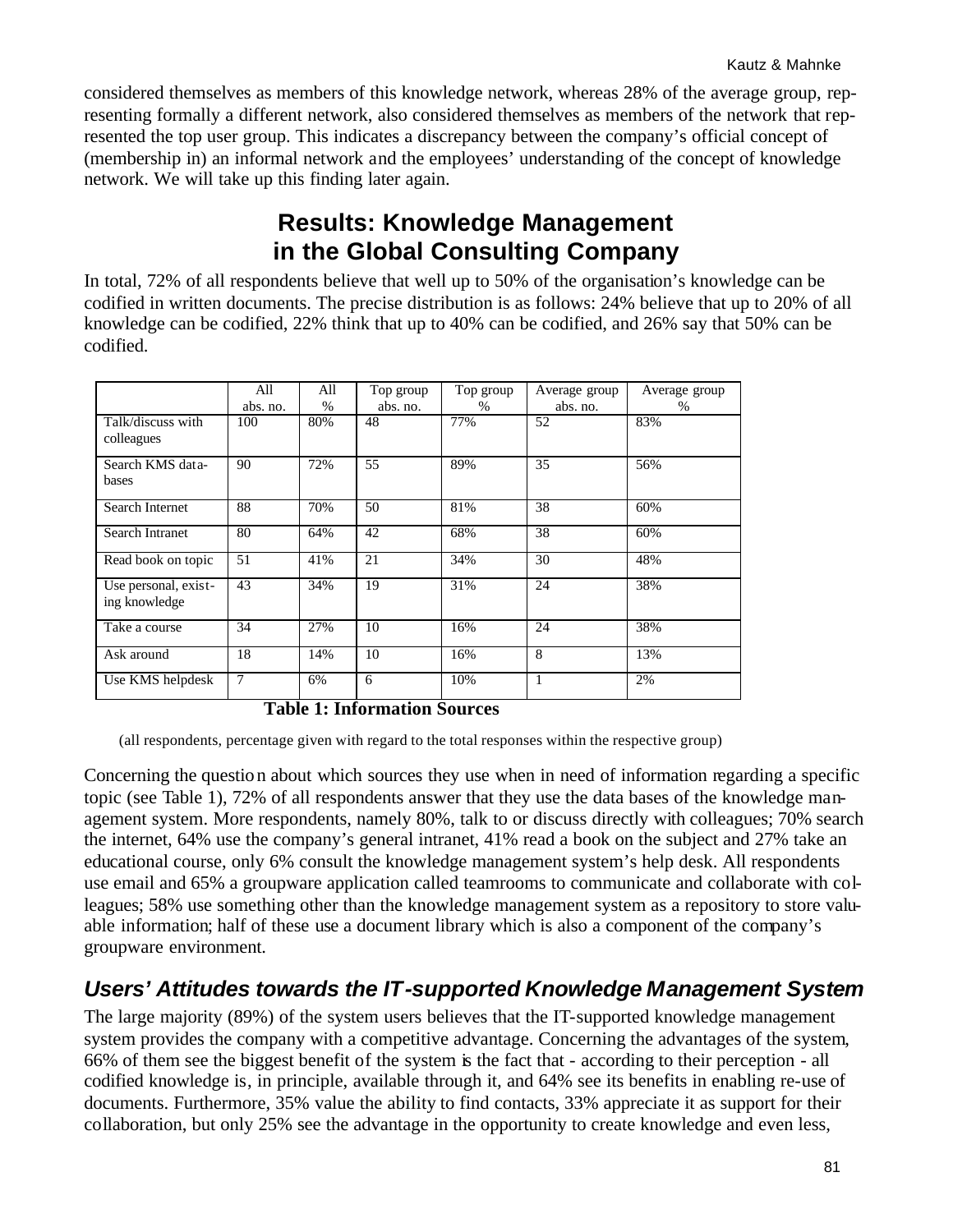namely 20%, view it as an advantage that they can contribute to the collective knowledge. Finally, only 7% see its merits for giving explicit feedback concerning the stored knowledge.

## *Utilisation of the Knowledge Management System's Functionality*

On the direct question whether they use some functionality of the knowledge management system 76% answered with "yes." 27% use it up to one hour a week, 43% between 1 and 5 hours and 15% more than 5 hours a week, and nearly a third (29%) use it in every project assignment. Based on the research framework one would expect that all respondents from the top user group would utilise the system; however, three of them have abandoned usage and give as a reason that the system is not useful in their current job or that the system is too slow to provide help. In the average user group 57% of the respondents use the system at the time of the investigation.

|                                      | All<br>abs. no. | All<br>$\%$ | Top group<br>abs. no. | Top group<br>$\%$ | Average group<br>abs. no. | Average group<br>% |
|--------------------------------------|-----------------|-------------|-----------------------|-------------------|---------------------------|--------------------|
| General information                  | 58              | 61%         | 35                    | 59%               | 23                        | 64%                |
| Project profiles and ex-<br>perience | 50              | 53%         | 33                    | 56%               | 17                        | 47%                |
| Knowledge networks                   | 43              | 45%         | 29                    | 49%               | 14                        | 39%                |
| Biographies                          | 19              | 20%         | 14                    | 25%               | 5                         | 14%                |
| Reusable software com-<br>ponents    | 18              | 19%         | 11                    | 19%               | $\overline{7}$            | 19%                |
| Topic based collabora-<br>tion       | 16              | 17%         | 11                    | 19%               | 5                         | 14%                |
| Project advice                       | 12              | 13%         | 8                     | 14%               | $\overline{4}$            | 11%                |
| Discussion groups                    | 5               | 5%          | $\overline{2}$        | 3%                | 3                         | 8%                 |
| Yellow pages                         | 5               | 5%          | 3                     | 5%                | $\overline{2}$            | 6%                 |

### **Table 2: Usage of the Knowledge Management IT Tool Functions**

(tool users only, percentage given with regard to the total users within the respective group)

The differing percentages concerning system use may be an indication that not all of the users are familiar with the company's knowledge management framework and rhetoric and indeed only 69% of all users confirm that they know the framework and its defined processes. This has to be seen in relation to the fact that only 49% of the practitioners have gone through a formal training which might entail the danger that not all use the knowledge management system in the intended way. 69% of the users state that they apply the system to collect information, but that they also use other sources and media to do so, such as a local hard disk (49%), paper (25%) or other databases (25%) and that they rely on their own memory (44%). With regard to the functions provided by the IT system (see Table 2) 61% use the tool to get general information, 53% to access project descriptions, 45% of the users apply it to participate in knowledge networks, 20% to search for biographies, 19% to find reusable software components, 17% to co-operate with colleagues on dedicated topics, 13% to get advice for project work, and 5% to participate in discussion groups and to use the yellow pages of the company.

However, to the question of why and how they use the system (see Table 3), 66% answer that they browse the system in general for useful documents, 41% to find project profiles, 17% to find a knowledgeable colleague, 15% to find biographies and 9% to find CVs. 48% use the system as a repository for valuable knowledge and documents, but only 22% as the primary repository for this purpose. Just 52% submit anything to a network and of these 41% do that 1 to 5 times a year and only 11% do so more often; 46% never submit anything.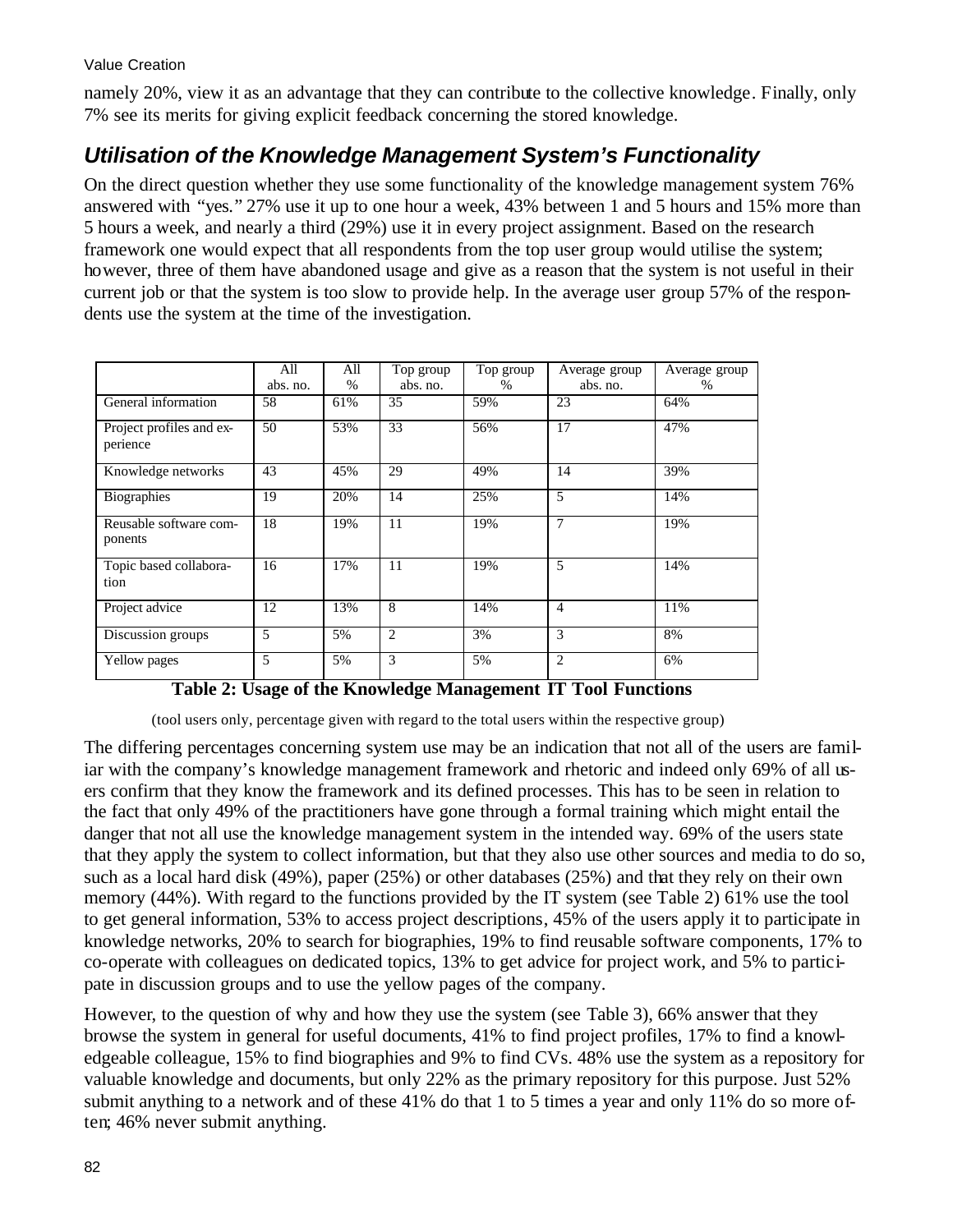|                                       | All      | All  | Top group | Top group     | Average        | Average |
|---------------------------------------|----------|------|-----------|---------------|----------------|---------|
|                                       | abs. no. | $\%$ | abs. no.  | $\frac{0}{0}$ | group          | group   |
|                                       |          |      |           |               | abs. no.       | %       |
| To browse for useful in-              | 63       | 66%  | 40        | 68%           | 23             | 64%     |
| formation                             |          |      |           |               |                |         |
| To store knowledge assets             | 46       | 48%  | 32        | 54%           | 14             | 39%     |
| To find project profiles              | 39       | 41%  | 30        | 51%           | 9              | 25%     |
| To find a knowledge-able<br>colleague | 16       | 17%  | 14        | 24%           | $\overline{2}$ | 6%      |
| To find biographies                   | 14       | 15%  | 9         | 15%           | 5              | 14%     |
| To find a CV                          | 9        | 9%   | 7         | 12%           | $\overline{2}$ | 6%      |
|                                       |          |      |           |               |                |         |
| As the primary store for              | 21       | 22%  | 16        | 27%           | 5              | 14%     |
| knowledge assets                      |          |      |           |               |                |         |

### **Table 3: Reasons for and Utilisation of the Knowledge Management IT Tool**

(tool users only, percentage given with regard to the total users within the respective group)

33% submit something that they themselves consider new knowledge (an intellectual asset) and 16% update existing knowledge, whereas 63% answer that they search for what they consider an intellectual asset.

The survey did not investigate whether those who submit often are members of the steering boards that have the overall responsibility for the functioning of the knowledge management system or whether they are usual users. Concerning feedback, 71% never give feedback to existing material and only 16% do so 1 to 5 times a year and the rest less.

The system is used in all project phases, but mainly in the actual sales' phase when a contract is drawn (35%) and when the project is performed (33%). Only 14% use the system when a project is closed, which according to the framework should be the phase where project experience in written form should be submitted to the knowledge bases. However, somewhat contradictory, 38% answer that they use the system to reap knowledge in a project assignment.

With respect to the respondents' job functions, 93% of all consultants who answered identified themselves as users, but only 62% of all replying technical staff did so. This supports the numbers describing the use purposes of the system for project work.

Again the somewhat different numbers indicate problems with the understanding of the system's intentions and the underlying framework.

## *Utilisation Problems and Reasons for Non-Adoption*

There are a couple of reasons why people are so hesitant, which are explicitly stated by the respondents of the survey. Only 31% of the system users put forward that the documents are easy to find and that the knowledge base is well structured, and only 20% think that the newest knowledge is available, whereas 31% think that the provided information is not up-to-date. Furthermore, 29% declare that the databases are too big and 23% that they often cannot find what they need. Finally, 19% say that there is simply too much information on the company Web. There are also a few who answer that the approval process that is performed by the steering boards specially assigned to this task – although only part-time - is too slow and not accurate enough. Yet, the biggest obstacles seem to be that the technical infrastructure, namely the internal network, is too slow (60%) and that the employees who are paid based on hours billed to customer projects do not feel that they have time to explore the system (38%). Those who do not use the system confirm this tendency: 50% of them state that they do not have the time to do so. A further 27%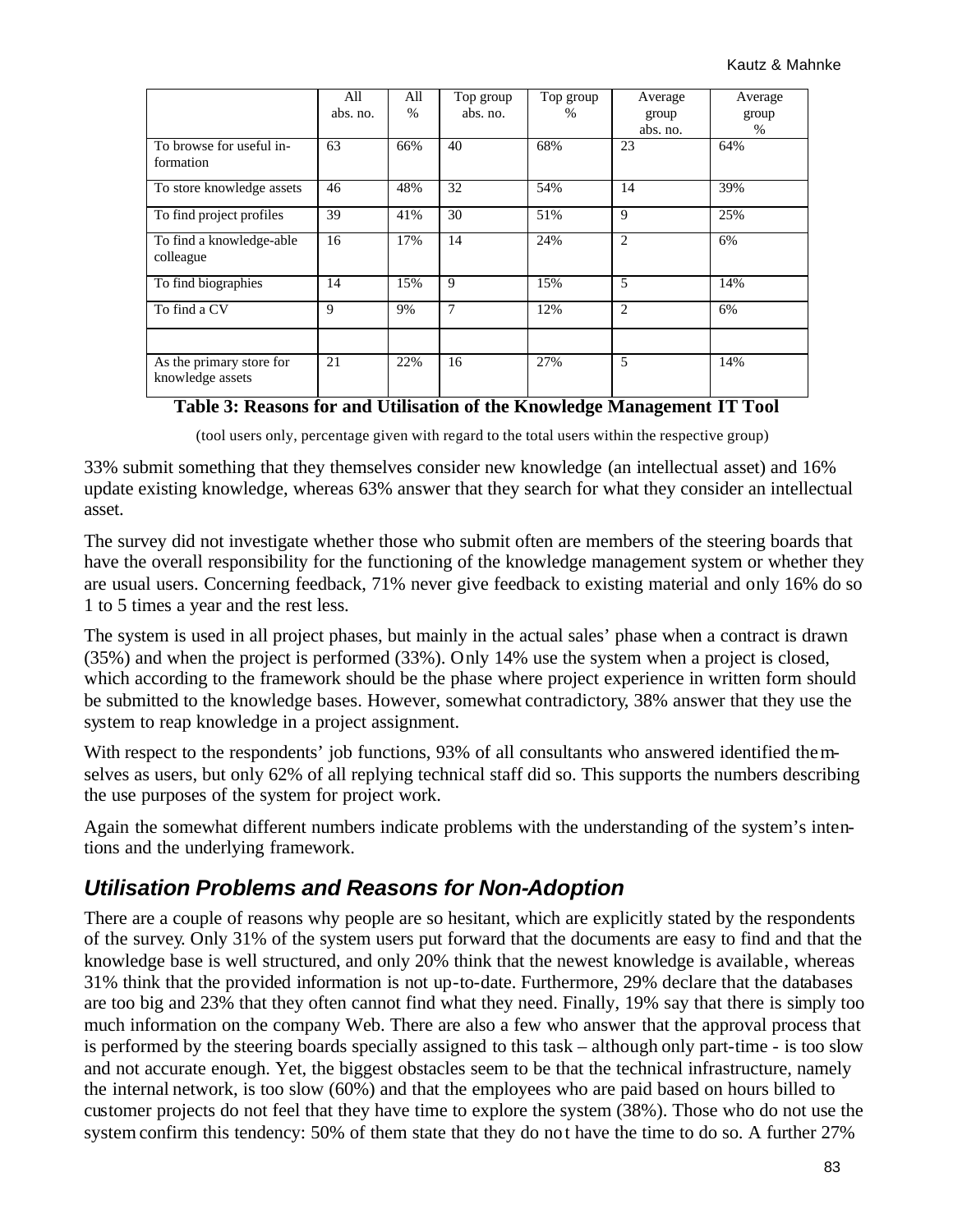express that the information is not suitable for them ,and 23% answer that they never found the information they were looking for and that they, therefore, have stopped using the system. They use instead exclusively the above-mentioned media, namely databases (30%), local hard disks (23%), network drives (23%) and paper archives (20%) and rely on their own memory (40%).

The utilisation problems and reasons for not adopting the knowledge management system have been clearly expressed and stated in the following way by one of the involved network managers: … *[t]he concept of KM for mutual benefit seems self-evident for the enthusiasts, which only increases their puzzlement when others in their organisation show apathy or even negative interest in the concept. If there is no offsetting benefit for sharing knowledge in terms of money and recognition, or the process by which one does so is arcane or bureaucratic, or it is difficult to find the right fora, then organizational costs rise and participation drops proportionally."*

# **Discussion**

The data material can be interpreted from different perspectives. From one point of view it can be argued that the organisation has problems with its approach to knowledge management. Several reasons for what some might consider as relatively low adoption and use of the IT support and its underlying framework have been given by the respondents themselves. Technical advances concerning the internal network capacity might increase the utilisation of the knowledge management system. The same is valid for organisational amendments with regard to the relation of time spent directly on client assignments and time spent on knowledge work. Better information and more training about the framework and its IT support will possibly enhance the situation. Improving the structuration and approval process will probably also have a positive effect, but the given reasons might also be an indication for deeper lying problems.

As described earlier, Hansen et al. (1999) propose two overall strategies for knowledge management, of which one always should be the primary one and the other the supporting secondary one. The codification strategy relies on carefully structured databases and should be applied in a context where a company provides standardised, mature products and services, which can be described in written documents and stored in databases. The other strategy, the personalisation strategy, where technology is used only to mediate communication, should be applied where customised, innovative products and services are provided based on personal collaboration.

The balance of the two strategies is delicate and requires that the company has a clear understanding of its business. It might be that the organisation under investigation here does not have such a clear, shared vision. It seems to heavily rely on a codification strategy where a personalisation strategy might be more adequate. At least the fact that only 28% of the respondents believe that more than 50% of the organisation's knowledge can be codified points into this direction.

Another result also needs more analysis. The respondents complain that there is too much information in the databases and that the information is not properly structured. The organisation has good intentions with the establishment of approval teams and thus follows current best practice (See Brown & Duguid (2000) for another example). It might however indicate that the organisation does not involve the right people in the approval process. Brown & Duguid (2000) strongly advocate involving the practitioners who produce and apply the knowledge, not only in the submission and general feedback processes, but also in the approval process. If only managers and project leaders fill the databases, there is a risk that the repositories contain only what they think is useful for their employees and not what is actually valuable for them. In such cases, the contents of the databases might also appear fragmented and not be used, as shown by, for example. Robey et al. (2000).

These authors also point to another technology related problem. Knowledge archived in a database has to be taken as it is. There is little or no possibility to interactively negotiate and clarify its contents. To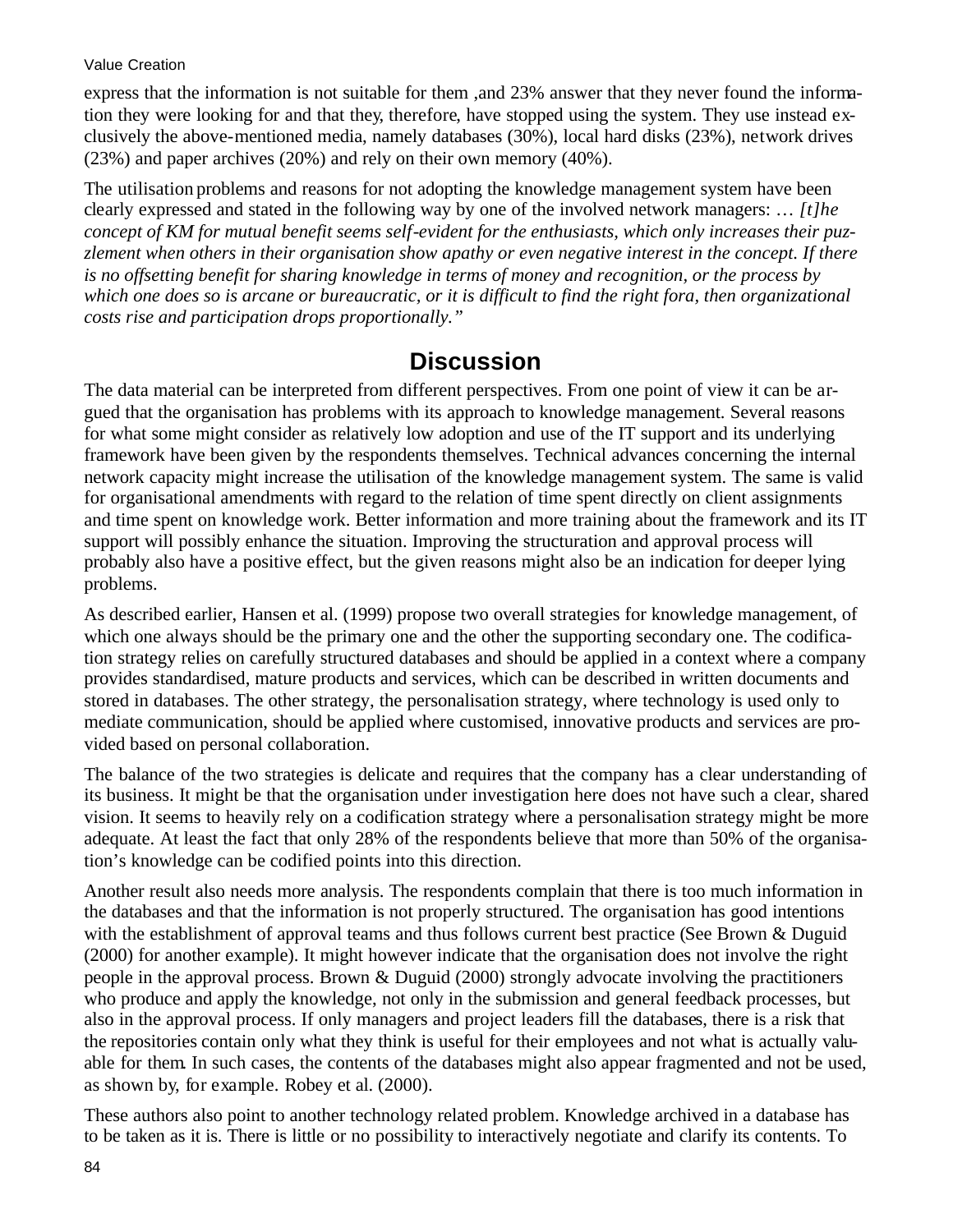elucidate uncertainties social interaction is still necessary. Such interaction also supports getting known to each other and to build up trust – both characteristics, which according to Nonaka (1994) are mandatory for sharing knowledge. From this point of view the respondents' preference for a mixture of knowledge sources and especially communication media appears to be a natural choice to operate in a network of people supported by technology. Then, the achieved utilisation rate of the IT tool in general – although leaving room for improvement – can be considered as not that low.

When applying a transaction cost inspired perspective, our case inspection reveals several complications impeding the utilisation of IT-supported knowledge management in the global consulting company. Given that significant investments have been made to set up an organisational and technical infrastructure for knowledge management, the empirical findings point to a certain aspiration-performance gap. It seems evident that the employees in the case organisation assess codification and knowledge sharing transaction costs in terms of articulating, contributing, searching and accessing knowledge as too high with regard to the benefits and incentives they as individuals gain and receive. This in turn influences the value creation process for the company as a whole, because, as the case analysis indicates, important transaction costs relating to knowledge codification and sharing, to incentives of system users, and to the organisational and technical infrastructure are underestimated and paid little attention to relative to potential value creation through the adoption of IT-supported knowledge management.

While identifying these reasons for the limited or non-adoption is a first step to studying value creation and performance implications of IT-supported knowledge management, future empirical research has a need for, and will certainly benefit from, a sound conceptualisation of transaction costs associated with the use of such systems. First, when on this basis transaction cost data can be obtained, a comprehensive analysis of the impact of IT-supported knowledge management systems can be performed comprising individual, organisational, technical and economical considerations.

# **Conclusions**

The preceding presentation and discussion of our research results have analysed the extent and some impediments of IT-supported knowledge management in a large, global consulting company. It has also pointed to some questions, both with respect to the organisation under investigation here and the field of knowledge management in general. These are partly related to the research method applied here. Together with the main findings they will now be summarised.

The study was explorative in nature and the purpose of the used survey instrument was to collect empirical data to get first indications concerning the objectives, the degree and the problems related to ITsupport for knowledge management with regard to value creation in global consulting firms. The research results show that the respondents were not familiar with, or have not understood, the knowledge management framework underlying the IT support. Clearly future research should directly inquire how the company's employees perceive the knowledge management framework and its constituting processes. It might also be interesting to correlate the different variables with regard to who is using which functionality for what reason and to what degree both in terms of frequency and time spent to get a more differentiated picture of user profiles and usage patterns.

On a more overall level, beyond conventional knowledge management studies, this research identified the need for a sound theoretical grounding of transaction costs as a prerequisite to integrate an economical perspective with individual, organisational and technical perspectives. This will allow for an in-depth analysis of value creation and performance implications of IT-supported knowledge management.

Finally, the study might be criticised for the size and selection of its sample. But even if the following results are biased and not representative for the whole organisation and the consulting industry as such, they are valid for a small, but important segment of the company's employees and, as such, show some note-worthy trends. In summary, the knowledge management system: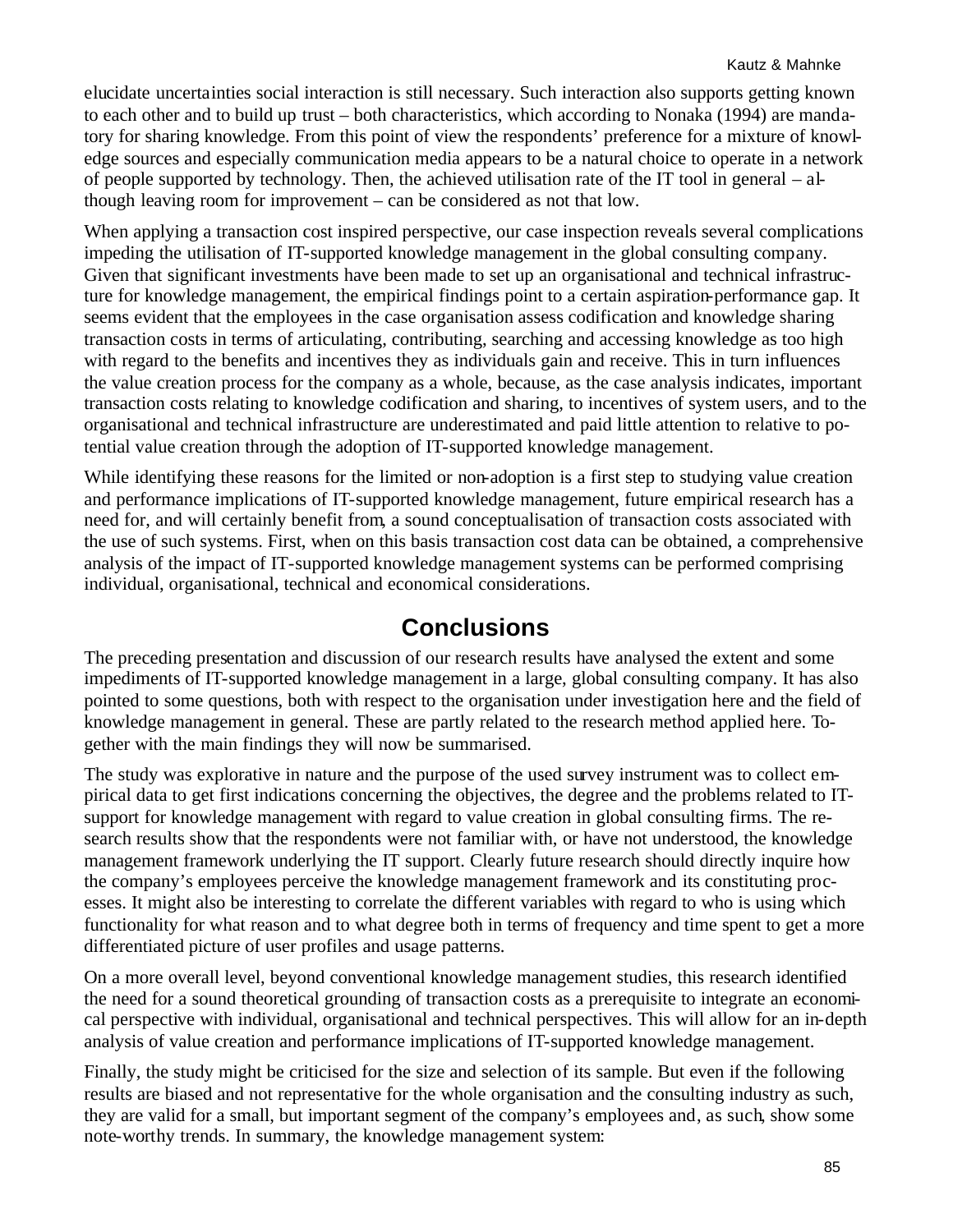- is used by 3/4 of all respondents, about 2/3 use it mainly to search for general information, about 1/2 participate in competence networks
- is mainly used in the marketing phase of project acquisition
- is mainly used by consultants, and less by technical developers
- utilisation is limited due to the practitioners' lack of time
- is little used to participate in the development of knowledge assets
- is with regard to its various functions not used very much
- framework is not known to the majority of the KMS users
- is not used as the primary repository for knowledge assets
- is slow and has long answer times
- has an inscrutable structure and provides poor search results.

These results and the accompanying discussion give an interesting starting point for the company to consider its knowledge management approach and for the research community to perform further investigations.

## **References**

- Alavi, M., & Leidner, D. E. (1999). Knowledge management and knowledge management systems: Conceptual foundations and research issues. *INSEAD Working Paper*.
- Boisot, M. (1998). *Knowledge assets: Securing competitive advantage in the information*. Oxford, UK: Oxford University Press.
- Barney, J. (1991). Firm resources and sustained competitive advantage. *Journal of Management 17*: 99-120.
- Boland, R. J., & Tenkasi, R. V. (1995). Perspective making and perspective taking in communities of knowing. *Organization Science, 6*: 350-372.
- Brown, J. S., & Duguid, P. (1991). Organisational learning and communities-of-practice: Toward a unified view of working, learning, and innovation. *Organisation Science, 2* (1): 40-57.
- Brown, J. S., & Duguid, P. (2000). Balancing act: How to capture knowledge without killing it. *Havard Business Review*, May-June 2000, 73-80.
- Choo, C. W. (1998). *The knowing organization*. Oxford, UK: Oxford University Press.
- Cook, S. D. N., & Yanow. D. (1993). Culture and organizational learning. *Journal of Management Inquiry, 2* (4): 373-390.
- Davenport, T., & Prusak, L. (1998). *Working knowledge*. Boston, MA: Harvard Business School Press.
- Easterby-Smith, M., Crossan, M., & Nicolini, D. (2000). Organizational learning: Debates past, present and future. *The Journal of Management Studies, 38* (6): 783-796.
- EIU. (2000). The learning organisation survey. *The Economist Intelligence Unit*.
- Elkjær, B. (1999). In search of a social learning theory. In Easterby-Smith, M., Araujo, L., Burgoyne, J. (eds.), *Organisational learning and the learning organisation, developments in theory and practice* (75-91). London: Sage.
- Grant, R. (1996). Toward a knowledge-based theory of the firm. *Strategic Management Journal, 17*: 109-122.
- Gupta, A. K. & Govindarajan, K. (2000). Knowledge flows within multinational corporations. *Strategic Management Journal, 21*: 473-496.
- Haanes, K. (1997).Resource mobilization: Ownership vs. access. *Academy of Management Conference Proceedings*.
- Harper, D. (1997). *Entrepreneurship and the market process. An enquiry into the growth of knowledge*. USA: Routledge.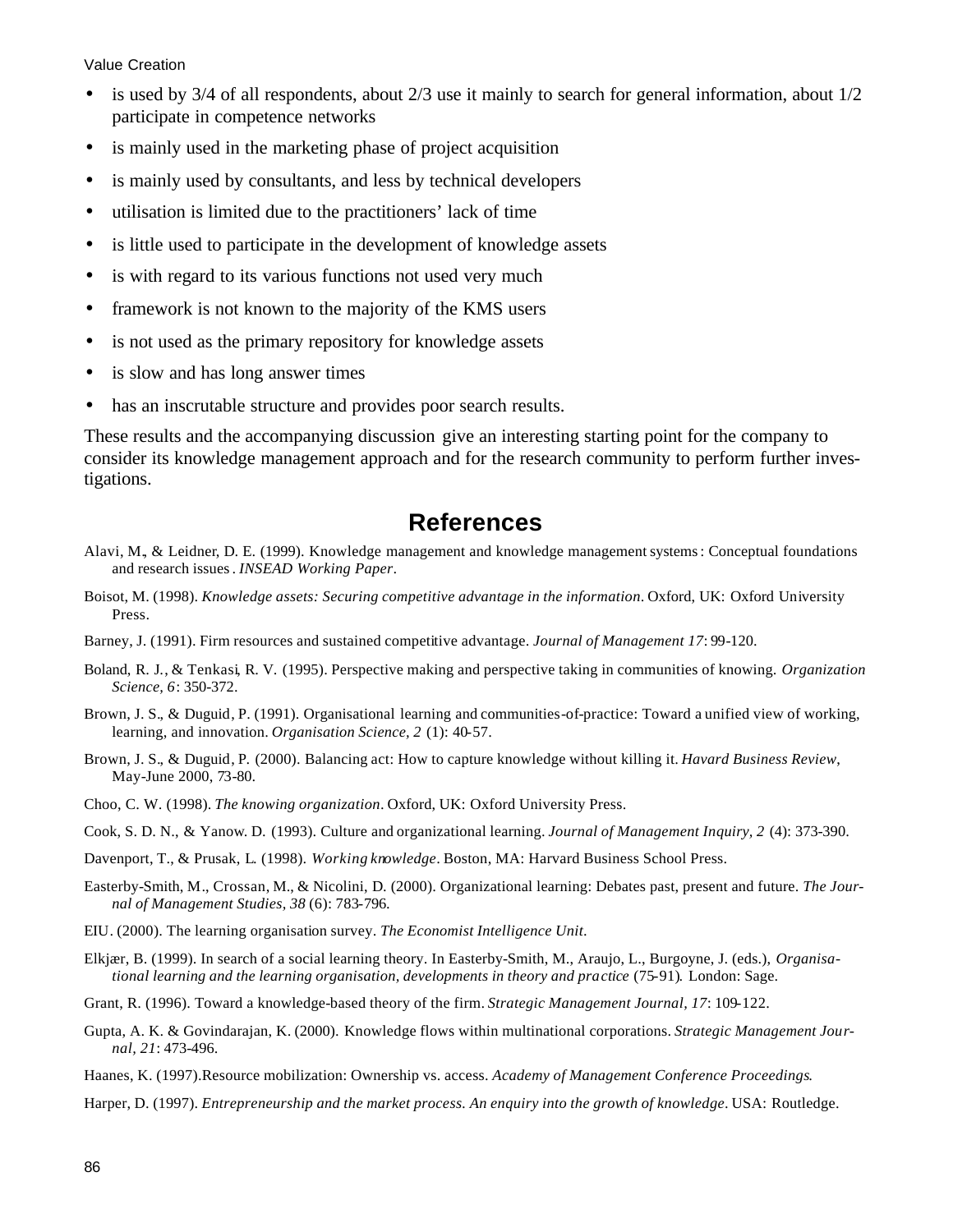- Hansen, M. T. (1999). The search-transfer problem: The role of weak ties in sharing knowledge across organisation subunits. *Administrative Science Quarterly, 44*: 82-111.
- Hansen, M. T., Nohria, N., Tierney, T. (1999). What is your strategy for managing knowledge. *Havard Business Review*, March-April, 106-116.
- Hedlund, G. (1994). A model of knowledge management and the n-form corporation. *Strategic Management Journal, 15*: 73- 90.
- Huysman, M. (2000). Rethinking organizational learning: Analyzing learning processes of information system designers. *Accounting, Management & Information Technology, 10*: 81-99.
- Jensen, M. C., & Meckling, W. H. (1992). Specific and general knowledge, and organizational structure. In Werin, L. & H. Wijkander (eds.), *Main currents in contract economics*. Oxford, UK: Basil Blackwe ll.
- Kautz, K. & Thaysen, K. (2001). Knowledge, learning and IT Support in a small software company. *Journal of Knowledge Management, 5* (4): 349-357.
- Kogut, B. & Zander, U. (1992). Knowledge of the firm, combinative capabilities, and the replication of technology. *Organization Science, 3*: 383-397.
- Kogut, B. & Zander, U. (1995). Knowledge of the firm and the evolutionary theory of the multinational corporation. *Journal of International Business Studies, 24*: 625-645.
- Lave, J. (1993). The practice of learning. In Chaiklin, S. & J. Lave (eds.), *Understanding practice Perspectives on activity and context* (3-32). Cambridge, UK: Cambridge University.
- Leonard-Barton, D. (1995). *Wellsprings of knowledge: Building and sustaining the sources of innovation*. Boston, MA: Harvard Business School Press.
- Lippman, S. A., & Rumelt, R. P. (1982). Uncertain imitability: An analysis of interfirm differences in efficiency under competition. *Bell Journal of Economics, 13*: 418-438.
- Mahnke, V. (1999). The economic organisation of intellectual production. PhD dissertation. Copenhagen Business School, PhD series 12.1999. Samfundslitteraturforlag, Copenhagen, Denmark.
- Nelson, R., & Winter, S. (1982). *An evolutionary theory of economic change*. Cambridge, MA: The Belknap Press.
- Nonaka, I. (1994). A dynamic theory of organizational knowledge creation. *Organisation Science, 5* (1), 14-37.
- Nonaka, I., & Takeuchi, H. (1995). *The knowledge creating company*. Oxford, UK: Oxford University Press.
- Peteraf, M. A. (1993). The cornerstones of competitive advantage: A resource-based view. *Strategic Management Journal 14*: 179-191.
- Prahalad, C. K., & Hamel, G. (1994). *Competing for the future*. Boston, MA: Harvard Business School Press.
- Prahalad, C. K., & Conner, K. R. (1996). A resource based theory of the firm: Knowledge versus opportunism. *Organization Science, 7* (5): 477-501.
- Quinn, J. B. (1992). *Intelligent enterprise: A knowledge and service based paradigm for industry*. New York: Free Press.
- Quinn, J. B., Anderson, P., & Finkelstein, S. (1996). Managing professional intellect: Making the most of the best. *Academy of Management Executive, 74* (March-April): 71-80.
- Rigby, D. (2001). Management tools and techniques: a survey. *California Management Review, 43*, 2: 129-143.
- Robey, D., Khoo, H. M., & Powers, C. (2000). Situated learning in cross-functional virtual teams: *IEEE Transactions on Professional Communication, 43* (1) and *Technical Communication* (Joint Special Issue), 47 (1): 51-66.
- Rumelt, R. P. (1984). Towards a strategic theory of the firm. Lamb, R. B. (ed.), *Competitive Strategic Management* (556- 570). Engelwood Cliffs, NJ: Prentice-Hall.
- Szulanski, G. (2000). The process of knowledge transfer: A diachronic analysis of stickiness. *Organizational Behavior and Human Decision Processes, 82* (1): 9-27.
- vonKrogh, G., Ochijo, K., & Nonaka , I. (2000). *Enabling knowledge creation*. Oxford, UK: Oxford University Press.
- Wernerfelt, B. (1984). A resource-based view of the firm. *Strategic Management Journal, 14*: 4-12.
- Winter, S. (1987). Knowledge and competence as strategic assets. In Teece, D. J. (ed.), *Strategies for industrial innovation and renewal* (159-184). Cambridge, UK: Ballinger.